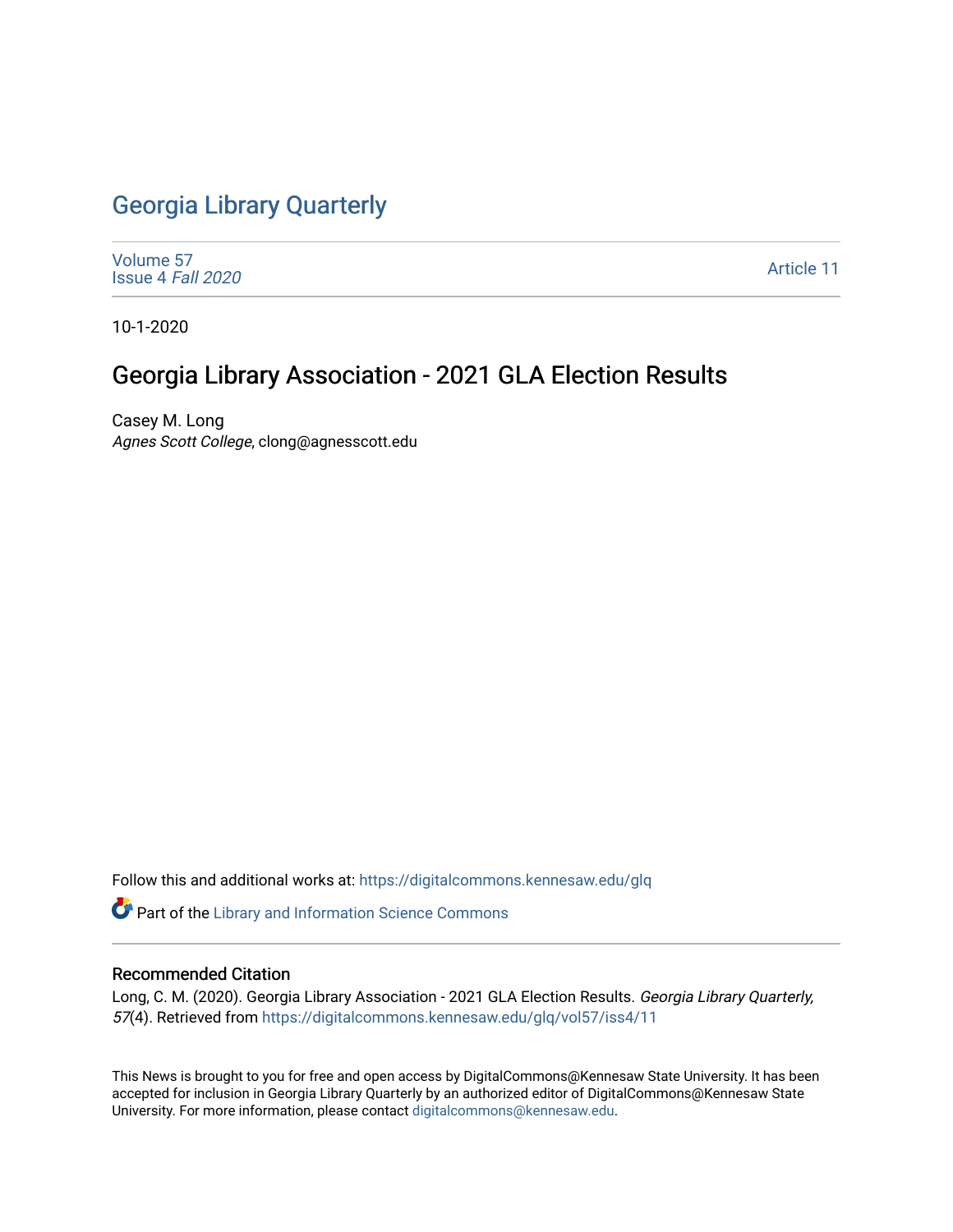## Georgia Library Association - 2021 GLA Election Results

### Cover Page Footnote

Thank you to the Nominations & Elections Committee Members: Amy Eklund, Wendy Cornelison, and Casey Long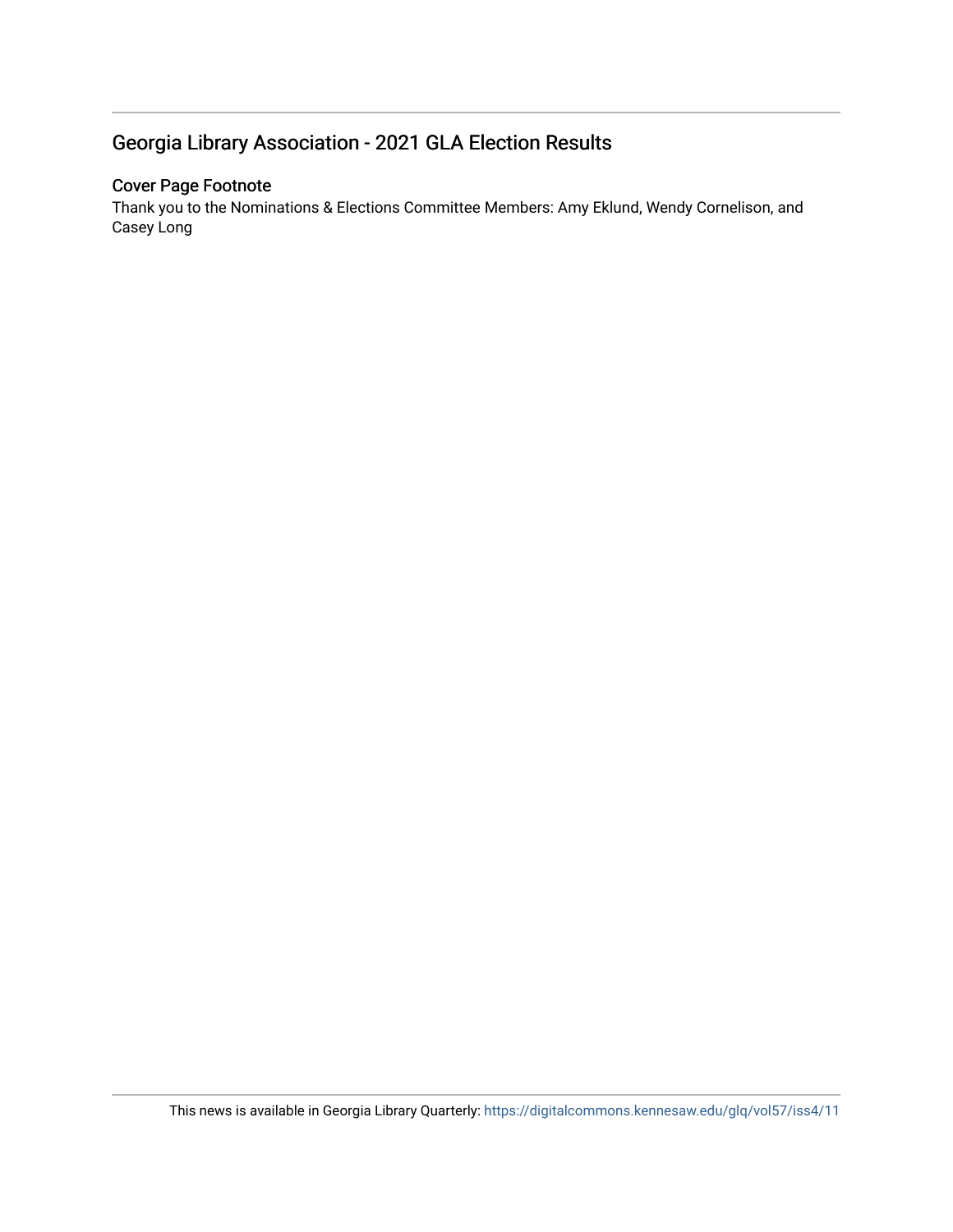

## **Georgia Library Association 2021 GLA Election Results**

The Georgia Library Association (GLA) held an election between September 1–30, 2020 to elect new GLA Executive Board and division leaders for 2021. This is the first year that all divisions were required to participate in the September elections. Elections for interest group leaders will continue to be held separately each year in November.

The following individuals were elected as new GLA Executive Board officers. Their term of office will begin in January 2021.

- Vice-President and President-Elect: Karen Manning, Georgia Institute of Technology
- Vice President for Marketing & Branding: Marquita Gooch, Clayton County Library System
- Secretary: Jean Mead, Athens Regional Library System
- ALA Councilor (3-year term, 2021– 2023): Angela Glowcheski, Sequoyah Regional Library System

They will join the following officers currently serving on the GLA Executive Board:

- 2021 President: Wendy Cornelisen, Georgia Public Library Service
- Vice-President of Membership: Janice Shipp, Savannah State University
- Treasurer: Ben Bryson, Marshes of Glynn Libraries
- ALA Councilor (3-year term, 2019– 2021): Tamika Barnes, Georgia State University
- SELA Representative: Ben Carter, Georgia Public Library Service

The following Divisions held elections and elected the following individuals:

#### **Academic Library Division**

- Vice Chair/Chair-Elect: Catherine Manci, Georgia Institute of Technology, Public Programming & Community Engagement Specialist
- Secretary: Kristina Lang, Georgia State University, Reference & Instruction Librarian
- ACRL Council Representative: Lamonica Sanford, Georgia College, Assessment Librarian

#### **Georgia Library Trustees, Friends, and Advocates Division**

• Chair-Elect: Brienné Coates

## **New Members Round Table**

- Vice-Chair/Chair-Elect: Gina Viarruel, Gwinnett County Public Library, Library Associate
- Secretary: Kelly Williams, Gwinnett County Public Library, Supervisory Librarian, Suwanee Branch

#### **Paraprofessional Division**

• Vice-Chair/Chair-Elect: Jessica Tibbetts, Sequoyah Regional Library System, Public Services Specialist

## **Public Library Division**

- Chair: Angel Abounder, Commerce Public Library
- Vice-Chair/Chair-Elect: Rosalind Lett, Clayton County Public Library